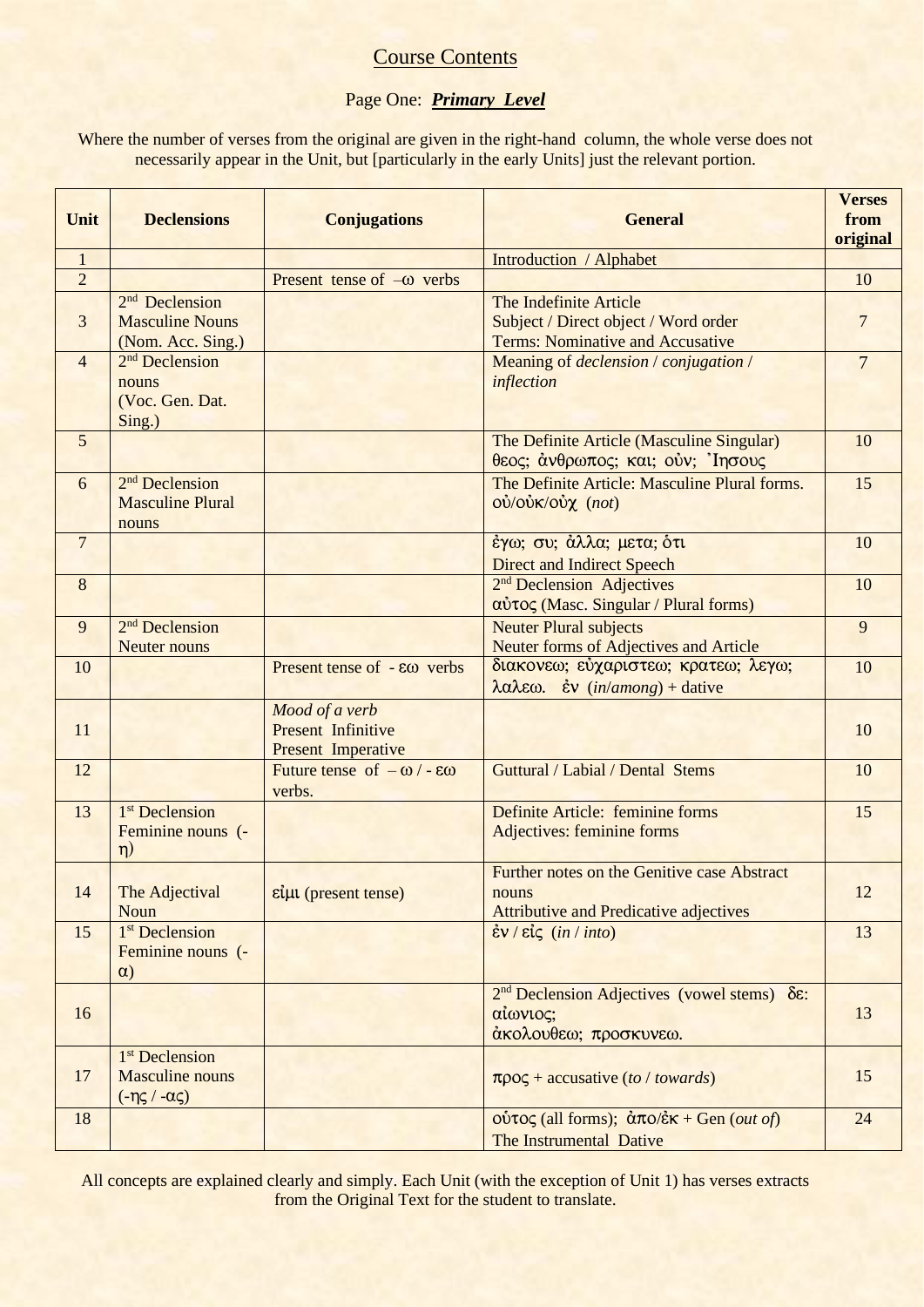# Course Contents

### Page Two: *Intermediate Level*

Where the number of verses from the original are given in the right-hand column, the whole verse does not necessarily appear in the Unit, but [particularly in the early Units] just the relevant portion.

| Unit | <b>Declensions</b>                                             | <b>Conjugations</b>                                                                                                    | <b>General</b>                                                      | <b>Verses</b><br>from<br>original |
|------|----------------------------------------------------------------|------------------------------------------------------------------------------------------------------------------------|---------------------------------------------------------------------|-----------------------------------|
| 19   |                                                                | <b>Future of Liquid verbs</b>                                                                                          | $\epsilon$ KELVO $\zeta$ (all parts)                                | 19                                |
| 20   |                                                                |                                                                                                                        | όλος; άλλος; έτερος; αύτος (fem); γαρ                               | 20                                |
| 21   |                                                                | <b>Imperfect Indicative tense</b>                                                                                      | μονος (alone/only)                                                  | 20                                |
| 22   |                                                                | The Negative Imperative                                                                                                | <b>Expressions of Time</b>                                          | 14                                |
| 23   | 1 <sup>st</sup> Declension Feminine<br>nouns (Consonant stems) |                                                                                                                        | παρα/μετα (alongside / after)                                       | 14                                |
| 24   |                                                                | <b>Imperfect tense: Changes</b><br>with initial vowels.<br><b>Imperfect tense: Compound</b><br>verbs.                  |                                                                     | 12                                |
| 25   |                                                                | Future tense of $-\zeta\omega$ verbs                                                                                   | Subject / Complement<br>ούδε                                        | 27                                |
| 26   |                                                                |                                                                                                                        | Personal Pronouns εγω/συ/ήμεις/ύμεις<br>πιστευω / έαυτον / άλληλους | 39                                |
| 27   | 3 <sup>rd</sup> Declension Masc. / Fem.<br>Consonant stems     | είμι (Imperfect)                                                                                                       | έπι / δια / κατα                                                    | 26                                |
| 28   | 3rd Declension Masc. / Fem.<br><b>Vowel Stems</b>              | είμι (future)                                                                                                          | $\pi\alpha\zeta$ (every / all)                                      | 34                                |
| 29   |                                                                | $1st$ Aorist Active $-\omega - \epsilon \omega$<br><b>Aorist of Liquid verbs</b><br>$(\rho \vee \lambda)$              | ύπερ / ύπο / μετα ταυτα                                             | 50                                |
| 30   |                                                                | <b>Verb Stems</b><br>1 <sup>st</sup> and 2 <sup>nd</sup> Conjugation<br>2 <sup>nd</sup> Aorist Active.                 |                                                                     | 39                                |
| 31   | 3 <sup>rd</sup> Declension<br><b>Neuter Nouns</b>              |                                                                                                                        | Expressing the 3rd Person<br>There is $/$ It is                     | 49                                |
| 32   |                                                                | Present Passive $-\omega$ / - $\epsilon\omega$                                                                         | είς / ούδεις                                                        | 35                                |
| 33   |                                                                | Middle Voice : Present<br><b>Verbs with Middle futures</b>                                                             | $\mu \varepsilon \nu$ $\delta \varepsilon$<br>Questions             | 29                                |
| 34   |                                                                | <b>Deponent Verbs</b><br>Defective Verbs                                                                               |                                                                     | 39                                |
| 35   |                                                                | <b>Present Imperative (cont.)</b><br><b>Passive Imperative</b><br><b>Aorist Imperative</b><br><b>Aorist Infinitive</b> |                                                                     | 60                                |
| 36   |                                                                | Uses of the Infinitive                                                                                                 |                                                                     | 40                                |
| 37   |                                                                | Imperfect Passive $-\omega - \epsilon \omega$<br><b>Imperfect: Deponent verbs</b><br>Revision of all verb forms        | <b>Comparison of Adjectives</b><br>άναβαινω; καταβαινω              | 40                                |